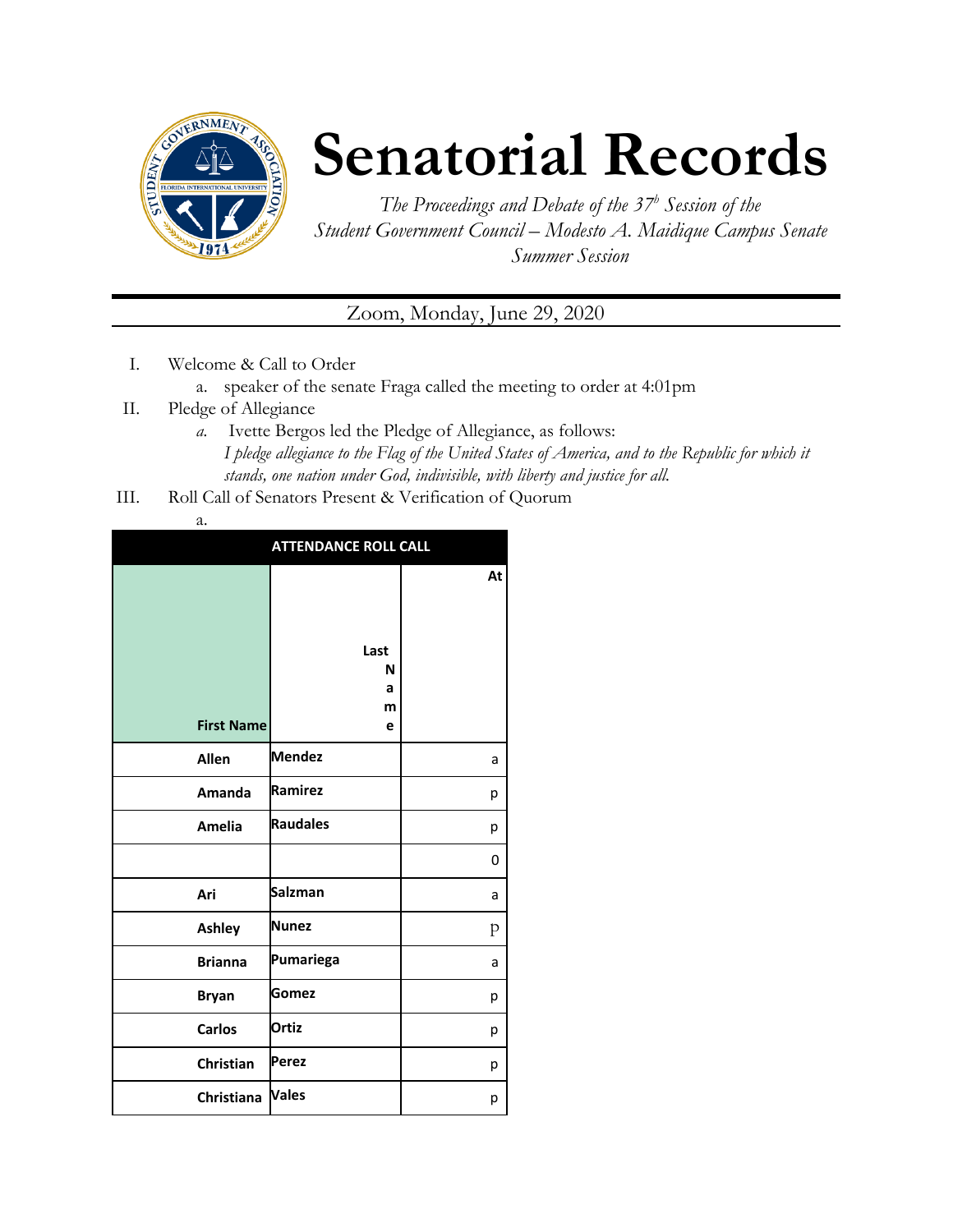| <b>Cristhofer</b>             | Lugo                    | р |
|-------------------------------|-------------------------|---|
| Damian                        | <b>Badia</b>            | р |
| <b>David</b>                  | <b>Torrens</b>          | a |
| <b>Elisabeth</b>              | <b>Nylander</b>         | р |
| Giacomo                       | <b>Natteri</b>          | р |
| Ha                            | Le                      | a |
| <b>Hiba</b>                   | <b>Khalil</b>           | р |
| Isabela                       | Llop                    | а |
| <b>Ivette</b>                 | <b>Borges</b>           | р |
| James                         | <b>Magee</b>            | р |
| <b>Janelle</b>                | Fraga                   | р |
| Jocelyn                       | Correa                  | р |
| Jordan                        | <b>Morejon Castelli</b> | р |
| Julio                         | <b>Burgos</b>           | р |
| Kamila                        | Fernandez               | р |
| Karla Sofia Perez             |                         | р |
| <b>Kristina</b>               | Khudiakova              | р |
| <b>Marilyn</b>                | <b>Gonzalez</b>         | р |
| <b>Nicholas</b>               | Pastrana                | р |
| <b>Nitya</b>                  | Ramlingam               | р |
| Rafael                        | Vazquez                 | р |
| Ryan                          | Rodriguez               | a |
| Salma                         | <b>Atassi</b>           | р |
| Sandro                        | <b>Alvarez</b>          | р |
| Sergio                        | <b>Reyes</b>            | р |
| Shahnawa<br>z                 | Rafi                    | a |
| Sophonie                      | <b>Rosier</b>           | р |
| <b>SENATE</b><br><b>SEATS</b> | 37                      | N |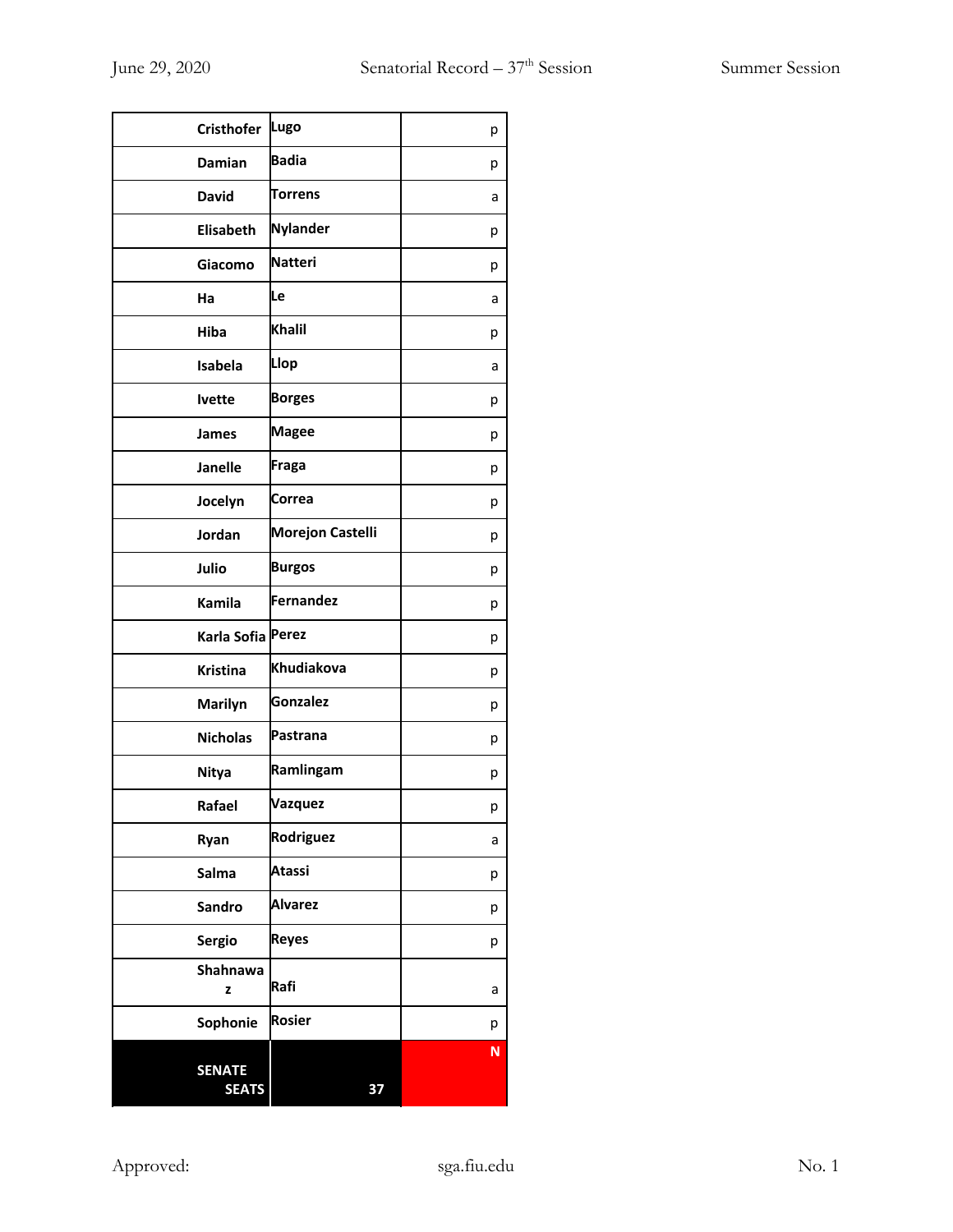| <b>VACANT</b><br><b>SEATS</b> | O      |  |
|-------------------------------|--------|--|
| <b>SENATORS PRESENT</b>       | O      |  |
| <b>AMT FOR QUORUM</b>         | 19     |  |
|                               | quorum |  |

established

b.

- IV. Approval of the Minutes from June 15, 2020
	- a. senator nylander moves to approve minutes from last senate, senator perez seconds, motion passes
- V. Adoption of the Agenda
	- a. senator perez moves to adopt todays agenda, senator nylander seconds, motion passes
- VI. Invited Speakers
- VII. Committee Reports
	- a. Finance Committee
		- i. spoke on ideas for outreach for student to better understand finance committee
		- ii. If you have any questions, please contact sgafinance  $\omega$  fiu.edu
	- b. Rules, Legislation, and Judiciary Committee
		- i. two resolutions and one bill up for senate today
		- ii. If you have any questions, please contact sgarules $@$ fiu.edu
	- c. Operational Review Committee
		- i. began to compile A&S funded organizations looking for contact information
		- ii. If you have any questions, please contact sgaorc $@$ fiu.edu
	- d. Internal Affairs Committee
		- i. wrapped up introductions at last meeting and began creating cheat sheet for internal affairs
		- ii. expect to see new bill next senate
		- iii. If you have any questions, please contact sgainternal@fiu.edu
	- e. Student Advocacy Committee
		- i. If you have any questions, please contact sgaadvocacy $@$ fiu.edu
	- f. Graduate and Professional Students Committee
		- i. discussed possible logos for facemask as well as the budget for GPSC and how we can divide it and accommodate for covid 19
		- ii. If you have any questions, please contact GPSCchair@fiu.edu
- VIII. Executive Board Reports
	- a. Senate Speaker Fraga
		- i. Senator Retreat
			- 1. July 18, 2020
		- ii. Training Session 1 posted on the Google Drive
		- iii. If you have any questions, please email sgaspeaker@fiu.edu
	- a. Speaker Pro Tempore Gomez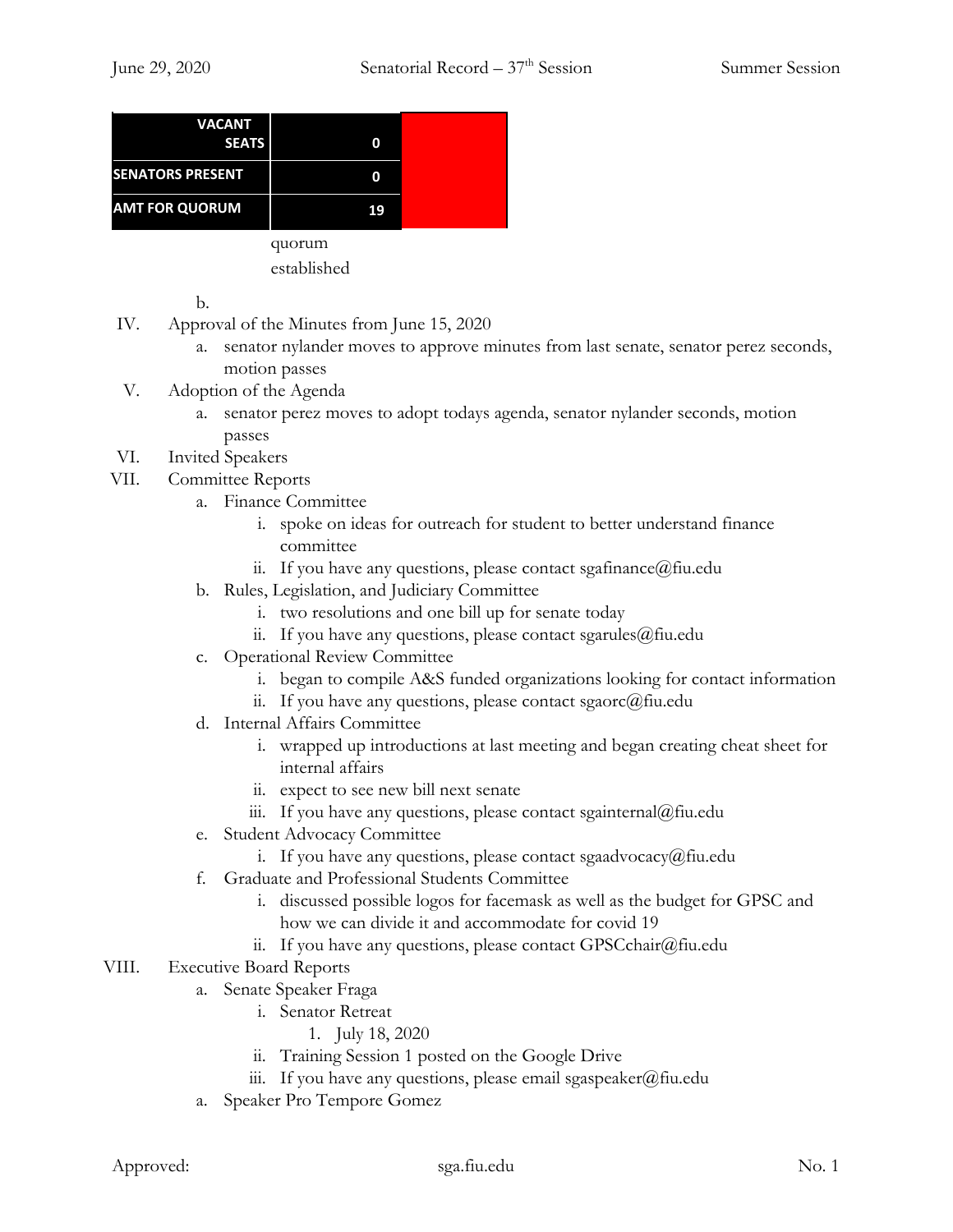- i. Office Hours here to help you too!
	- 1. Tuesdays 1PM-7PM, Wednesdays 1PM-5PM
	- 2. Let me know you'll be dropping by
- iv. If you have any questions, please email sgaprotemp@fiu.edu
- b. President Valdes
	- i. e board will be taking social justice and equity course
	- ii. workshops will be coordinated with MPASS offices to make sure there is further development of these skills
	- iii. google doc survey for 15 volunteers for online badge program
	- iv. If you have any questions, please email sgapres $@$ fiu.edu
- c. Vice President Ibarria
	- i. keeping it positive will have another instagram live and are encouraged to join and bring others at the link go.fiu.edu/somegoodnews
	- ii. If you have any questions, please email sgavp@fiu.edu
- d. Comptroller Rubido
	- i. If you have any questions, please email sgacomp@fiu.edu
- e. Chief Justice De La Osa
	- i. If you have any questions, please email sgajud@fiu.edu
- IX. Special Orders
	- a. none
- X. Vetoed Legislation
	- a. none
- XI. Second Readings
- XII. Unfinished Business
- XIII. New Business
	- a. SB 3701
		- i. juneteenth as a university holiday
		- ii. senator lugo moves to bypass second reading, senate ramirez seconds. motion passes
		- iii. senator lugo moves to enter voting, senator ramirez seconds. motion passes
		- iv. speaker gomez moves to vote by unanimous consent, senator nunez seconds. motion passes
		- v. resolution passes
	- b. SR 3702
		- i. resolution to re design the student perceptions of teaching surveys
		- ii. senator nylander moves to enter 5 minute Q&A period, senator Ramirez seconds. motion passes.
		- iii. senator burgos moves to close Q&A period. senator nylander seconds. motion passes
		- iv. senator nylander moves to bypass seconds reading, senator nunez seconds. motion passes
		- v. senator nunez moves to enter voting, senator nylander seconds, motion passes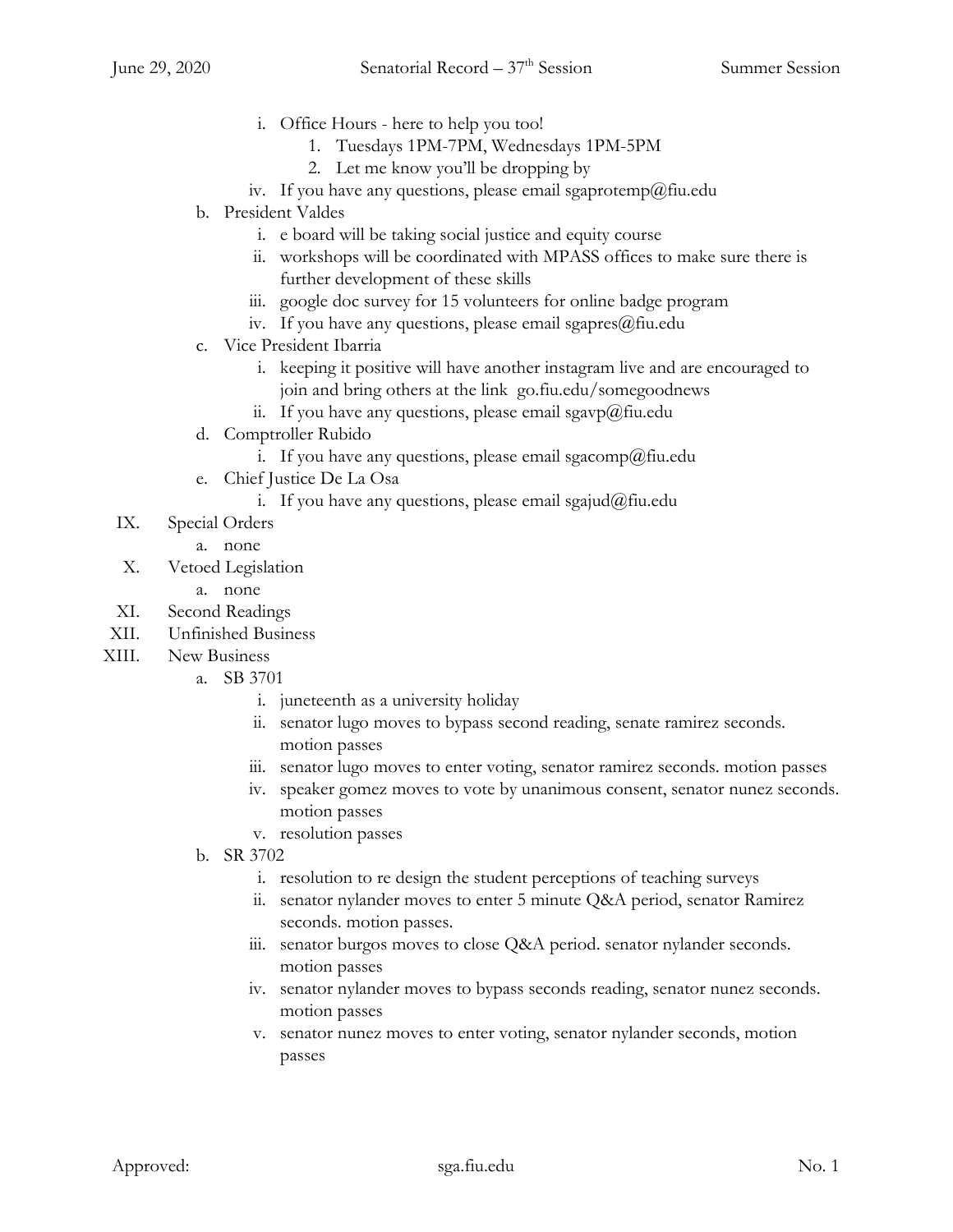|                | <b>VOTE ON</b> |  |  |   |                  |
|----------------|----------------|--|--|---|------------------|
|                |                |  |  |   |                  |
|                |                |  |  |   |                  |
|                |                |  |  |   |                  |
|                |                |  |  |   |                  |
|                |                |  |  |   |                  |
|                |                |  |  |   | Reason           |
|                |                |  |  |   |                  |
|                |                |  |  |   |                  |
|                | Mendez         |  |  |   | $\boldsymbol{0}$ |
| Amanda         | Ramirez        |  |  |   | у                |
| Amelia         | Raudales       |  |  |   | у                |
|                |                |  |  |   |                  |
| Ari            | Salzman        |  |  | 0 |                  |
| Ashely         | <b>Nunez</b>   |  |  |   | y                |
| <b>Brianna</b> | Pumariega      |  |  |   |                  |
| <b>Bryan</b>   | Gomez          |  |  |   | y                |
| Carlos         | Ortiz          |  |  |   | у                |
| Christian      | Perez          |  |  |   | у                |
| Christiana     | Vales          |  |  |   | у                |
| Cristhofer     | Lugo           |  |  |   | y                |
| Damian         | <b>Badia</b>   |  |  |   | у                |
| David          | Torrens        |  |  |   |                  |
| Elisabeth      | Nylander       |  |  |   | y                |
| Giacomo        | Natteri        |  |  |   | у                |
| Ha             | Le             |  |  |   |                  |
| Hiba           | Khalil         |  |  |   | y                |
| Isabela        | Llop           |  |  |   |                  |
| Ivette         | <b>Borges</b>  |  |  |   | y                |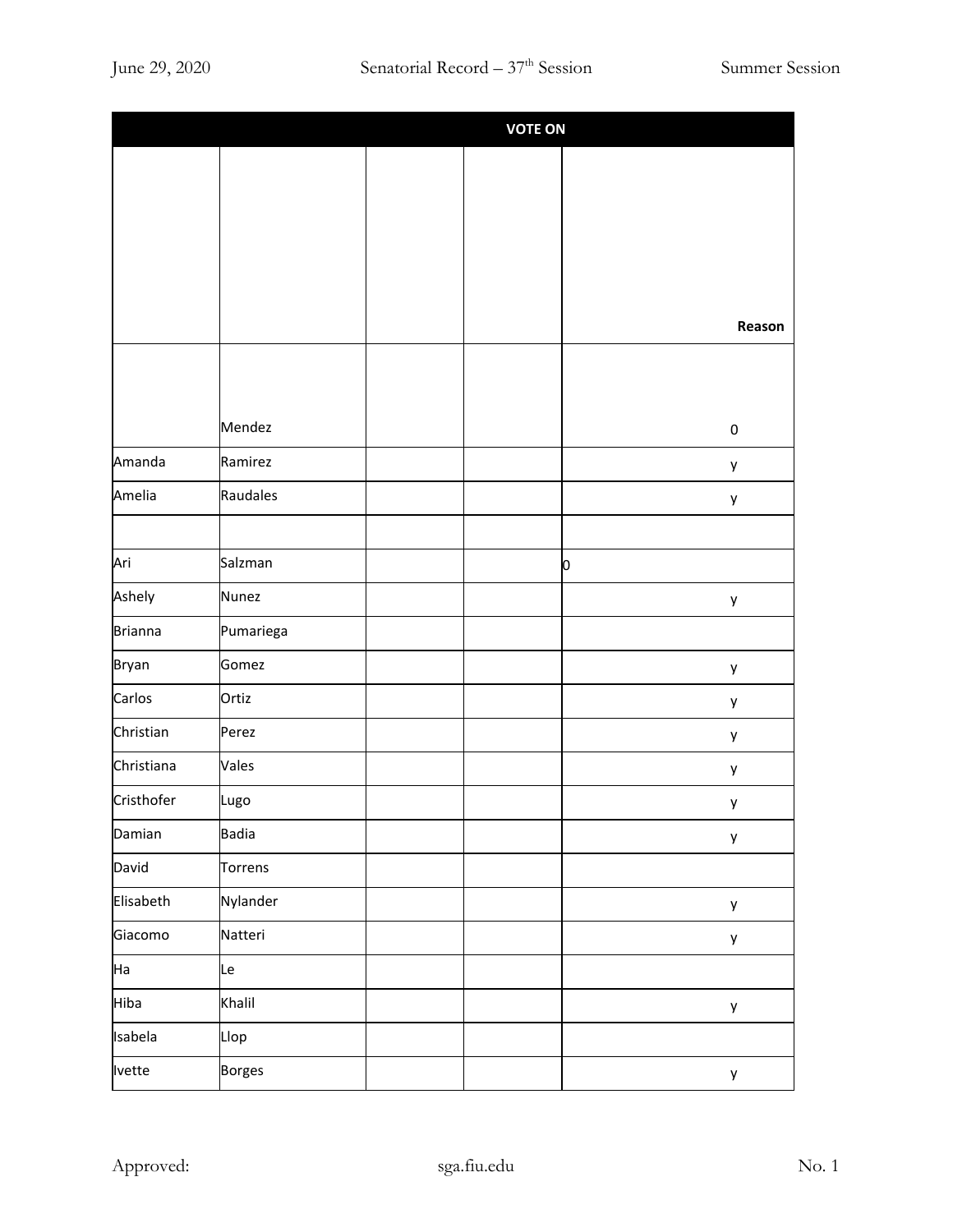| James       | Magee                      |  | y           |
|-------------|----------------------------|--|-------------|
| Janelle     | Fraga                      |  | у           |
| Jocelyn     | Correa                     |  | y           |
| Jordan      | Morejon Castelli           |  |             |
| Julio       | <b>Burgos</b>              |  | y           |
| Kamila      | Fernandez                  |  | y           |
| Karla Sofia | Perez                      |  | у           |
| Kristina    | Khudiakova                 |  | у           |
| Marilyn     | Gonzalez                   |  | у           |
| Nicholas    | Pastrana                   |  | y           |
| Nitya       | Ramlingam                  |  | y           |
| Rafael      | Vazquez                    |  | y           |
| Ryan        | Rodriguez                  |  |             |
| Salma       | Atassi                     |  | y           |
| Sandro      | Alvarez                    |  | у           |
| Sergio      | Reyes                      |  | y           |
| Shahnawaz   | Rafi                       |  |             |
| Sophonie    | Rosier                     |  | y           |
|             | <b>NO</b><br><b>QUORUM</b> |  | <b>PASS</b> |

Resolution passes unanimously

- c. SR 3703
	- i. a bill to exclude summer semester from office hour requirement
	- ii. senator perez moves to enter a 5 minute Q&A period. senator rosier seconds. motion passes.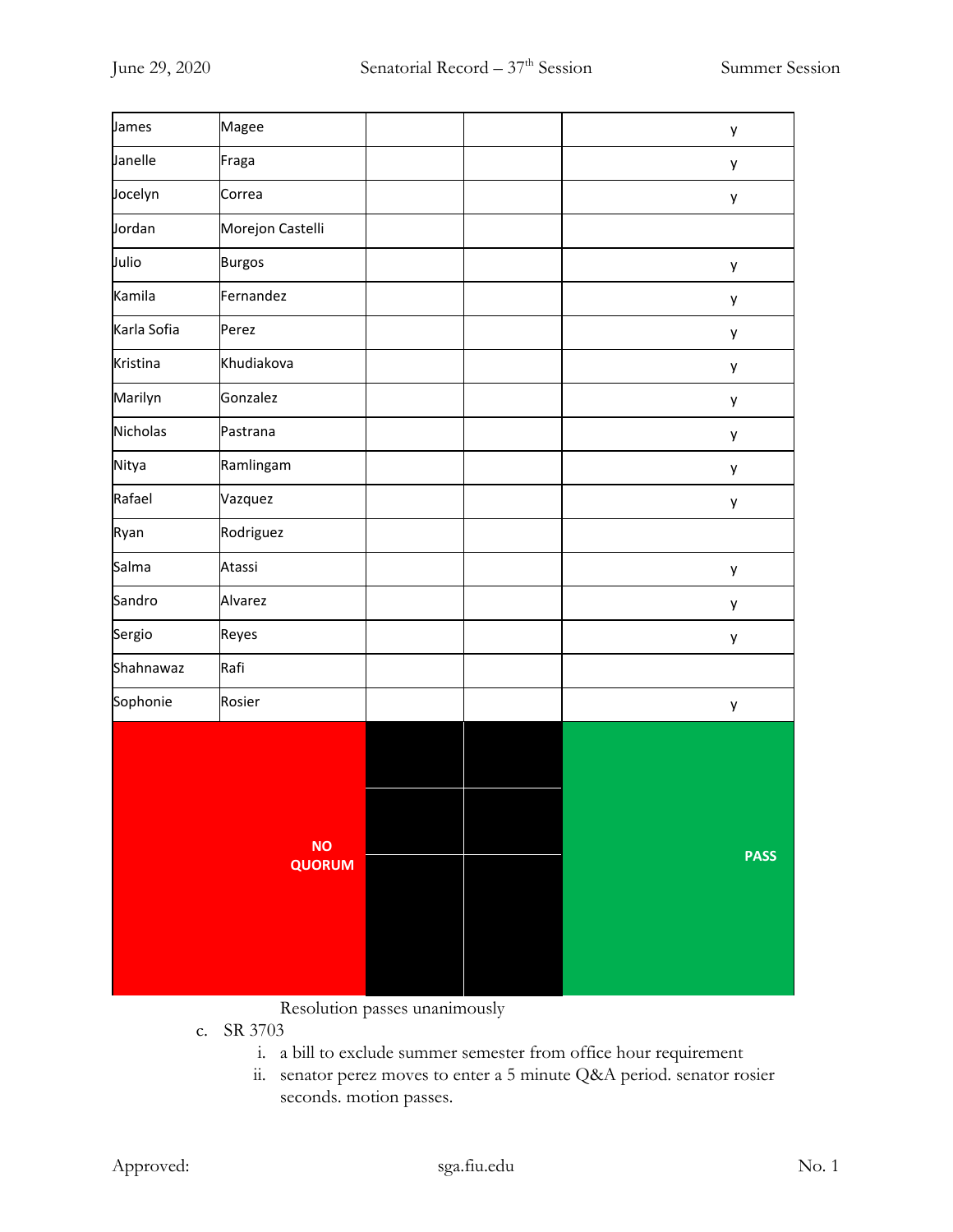- iii. speaker pro temp moves to extend discussion period by 5 minutes. senator nylander seconds. motion passes.
- iv. senator ortiz moves to extend discussion by 5 minutes, senator nylander seconds. motion passes.
- v. senator vale moves to extend discussion by 5 minutes. senator nylander seconds. motion passes.
- vi. senator perez moves to extend discussion by 3 minutes, senator ramirez seconds. motion passes.
- vii. senator ortiz moves to extend discussion by 4 minutes, senator perez seconds. motion passes.
- viii. senator perez moves to extend discussion by 5 minutes. senator nunez seconds. motion passes.
- ix. senator correa moves to extend discussion by 2 minutes. senator perez seconds. motion does not pass
- x. senator perez moves to bypass second reading, senator nunez seconds.

|                |              | <b>VOTE ON</b> |                  |
|----------------|--------------|----------------|------------------|
|                |              |                |                  |
|                |              |                |                  |
|                |              |                |                  |
|                |              |                |                  |
|                |              |                |                  |
|                |              |                | Reason           |
|                |              |                |                  |
|                |              |                |                  |
|                | Mendez       |                | $\boldsymbol{0}$ |
| Amanda         | Ramirez      |                | $\sf n$          |
| Amelia         | Raudales     |                | $\mathsf{n}$     |
|                |              |                |                  |
| Ari            | Salzman      |                |                  |
| Ashely         | <b>Nunez</b> |                | у                |
| <b>Brianna</b> | Pumariega    |                |                  |
| Bryan          | Gomez        |                | $\sf n$          |
| Carlos         | Ortiz        |                | $\mathsf{n}$     |
| Christian      | Perez        |                | $\mathsf{n}$     |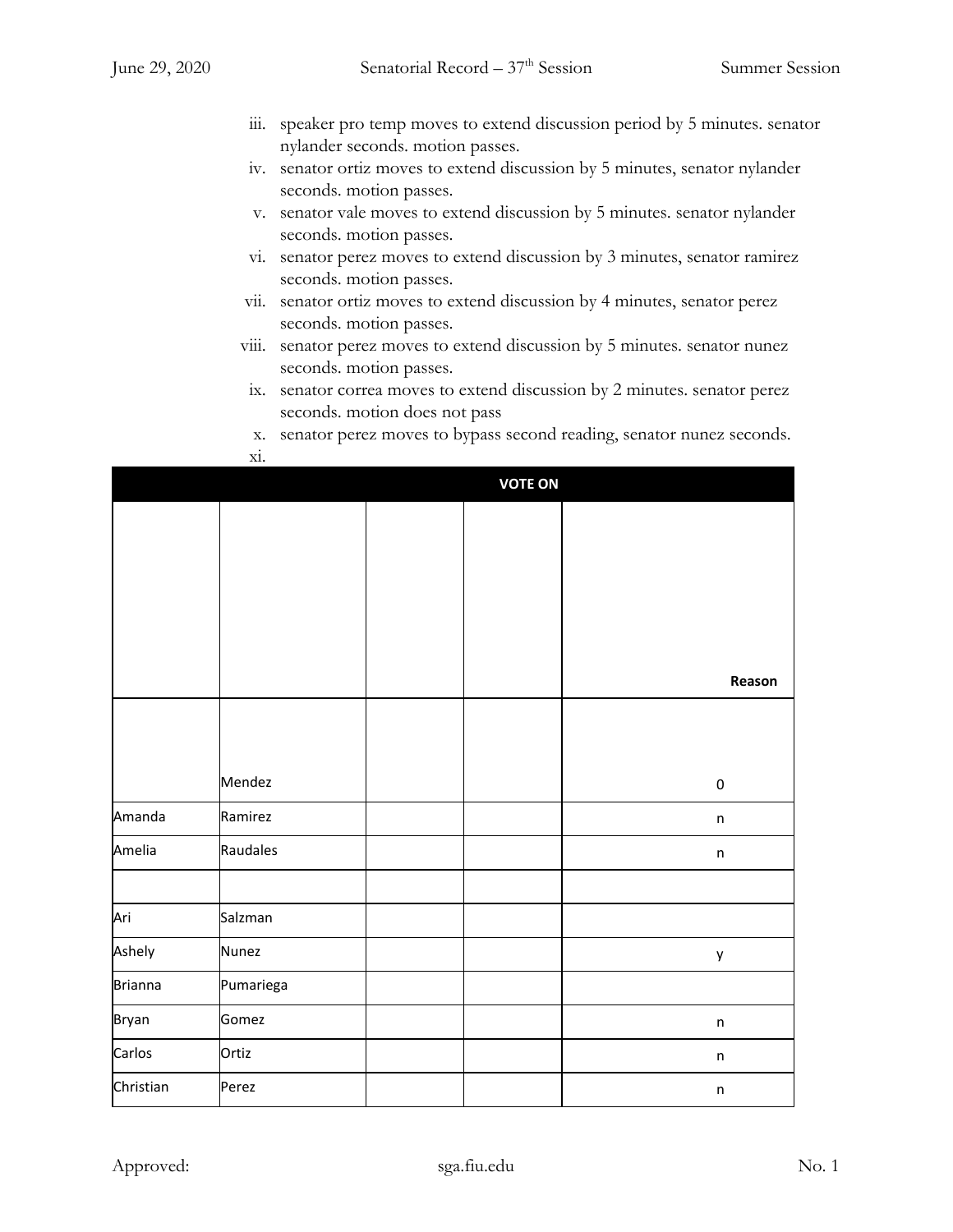| Christiana    | Vales            |  | n           |
|---------------|------------------|--|-------------|
| Cristhofer    | Lugo             |  | y           |
| Damian        | <b>Badia</b>     |  | y           |
| David         | <b>Torrens</b>   |  |             |
| Elisabeth     | Nylander         |  | n           |
| Giacomo       | Natteri          |  | n           |
| Ha            | Le               |  |             |
| Hiba          | Khalil           |  | n           |
| Isabela       | Llop             |  |             |
| <b>Ivette</b> | <b>Borges</b>    |  | n           |
| James         | Magee            |  | y           |
| Janelle       | Fraga            |  | n           |
| Jocelyn       | Correa           |  | y           |
| Jordan        | Morejon Castelli |  | n           |
| Julio         | <b>Burgos</b>    |  | n           |
| Kamila        | Fernandez        |  | n           |
| Karla Sofia   | Perez            |  | y           |
| Kristina      | Khudiakova       |  | n           |
| Marilyn       | Gonzalez         |  | y           |
| Nicholas      | Pastrana         |  | n           |
| Nitya         | Ramlingam        |  | y           |
| Rafael        | Vazquez          |  | $\sf n$     |
| Ryan          | Rodriguez        |  |             |
| Salma         | Atassi           |  | $\mathsf n$ |
| Sandro        | Alvarez          |  | $\sf n$     |
| Sergio        | Reyes            |  | y           |
| Shahnawaz     | Rafi             |  |             |
| Sophonie      | Rosier           |  | y           |